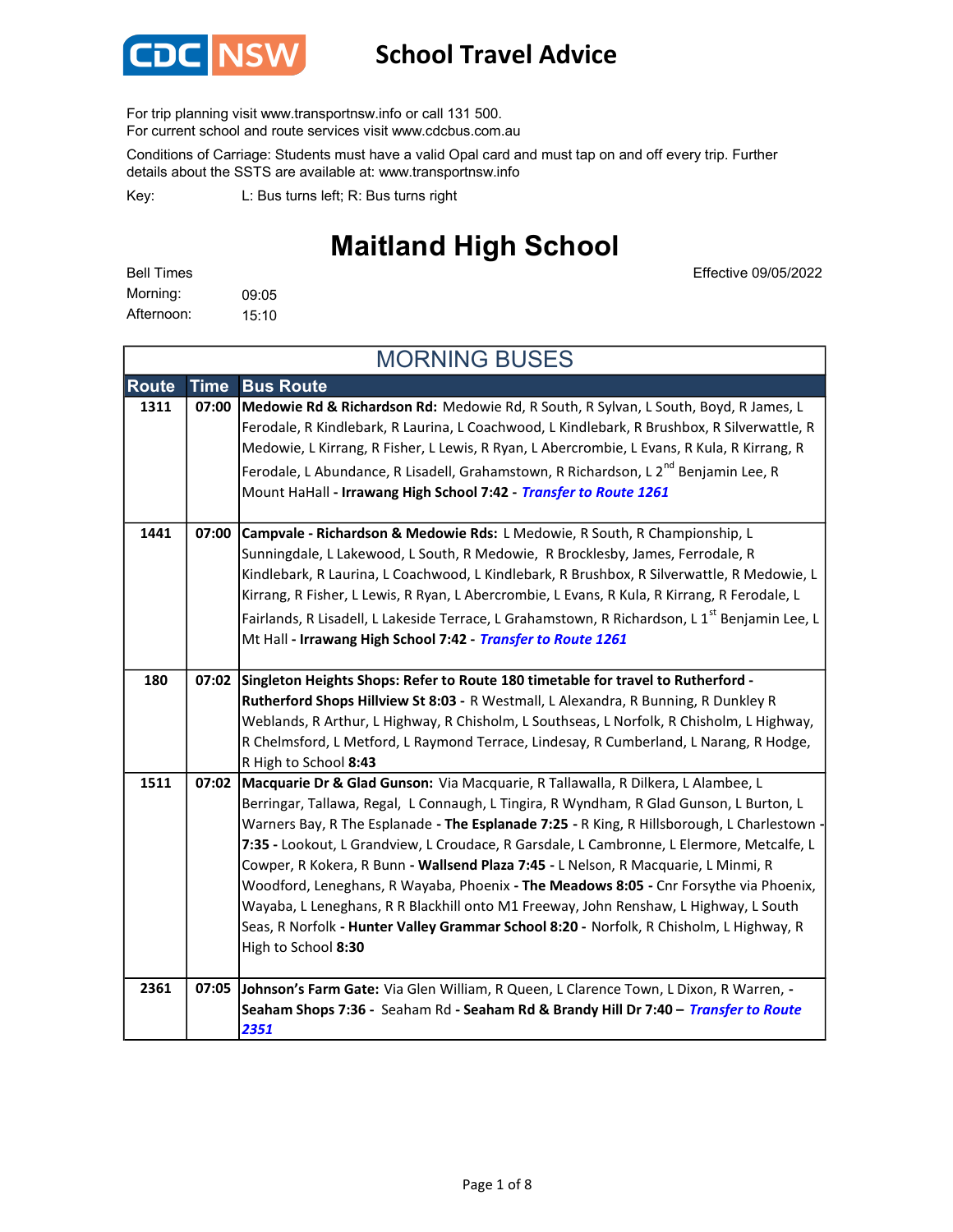

| <b>Route</b> | <b>Time</b> | <b>Bus Route</b>                                                                                                                                                                       |
|--------------|-------------|----------------------------------------------------------------------------------------------------------------------------------------------------------------------------------------|
| 2441         | 07:05       | From Branxton Via Highway, R Dalwood, L McMullins, R Hillview, L Vintage, L McGuigans, R                                                                                               |
|              |             | Brokenback, L Lakes Folley, R Brokenback, R McMullins, R Rusty, turnaround at East &                                                                                                   |
|              |             | North Arms, Rusty Lane, R McMullins, turn at Summer Hill, McMullins, R Rusty, R Elderslie -                                                                                            |
|              |             | Humphrey's Property 7:35 - Elderslie, L Highway, L Wyndham - Miller Park 7:42 - Transfer                                                                                               |
|              |             | students to Route 2451                                                                                                                                                                 |
| 186          | 07:08       | McKeachie Dr & Teale St: Refer to Route 186 Timetable: Transfer to Route 2591 at                                                                                                       |
|              |             | <b>Hillview St due 7:45</b>                                                                                                                                                            |
| 185          | 07:17       | Durham & Paterson River Rd: via Durham, R Gresford, L King - Paterson 7:40 - R Duke, R                                                                                                 |
|              |             | Prince, Main, L Sloan, R Tocal, LPaterson, R Paterson, L Dunmore, High - Largs 7:56 - R Largs,                                                                                         |
|              |             | L Paterson, R Hunterglen, R Bolwarra Park, R Highland, L Hunterglen, R Paterson, R                                                                                                     |
|              |             | Bolwarra, L Kensington, L Bayswater, R Addison, L Westbourne, R Belmore, L High, R Elgin, R<br>Railway - Maitland Station 8:14 - via R Church, R Ken Tubman, R High, L Les Darcy, L    |
|              |             | Melbourne, R Cumberland, L Narang, R Hodge, R High to school 8:35                                                                                                                      |
|              |             |                                                                                                                                                                                        |
| 2591         | 07:18       | Aberglasslyn Rd & Alexandra Ave: Via Aberglasslyn Rd, L Avery, R Alexandra, R Weblands, L                                                                                              |
|              |             | Denton Park, R Tea Tree, L Blue Gum, L Silky Oak, L Cypress, R Tea Tree, R Denton Park, L                                                                                              |
|              |             | Fairfax, - 7:36 - R Dunkley, L Bunning, R Alexandra, LHillview - Aldi bus stop 7:41 - Transfer                                                                                         |
|              |             | from Route 186 from McKeachie's , Hillview, L Arthur, u-turn 1 <sup>st</sup> roundabout, L Hwy, R                                                                                      |
|              |             | Wollombi, L Goodlet, L Verge, R Gillies, R Brooks, L William, R South - Telarah Shops 7:53 - L                                                                                         |
|              |             | Telarah, L Bungaree, L High, R. Elgin, L Ken Tubman, R High, L L Les Darcy Dr, Highway, R                                                                                              |
|              |             | Chisholm Rd, L South Seas Dr, L Celebes, R Norfolk St, L South Seas Dr, R Highway, L                                                                                                   |
|              |             | Ferraby Dr Operates as route 2592 from this point - Metford TAFE 8:19 - Ferraby, L Lowe,                                                                                               |
|              |             | R Schanck, L Chelmsford, R Metford, L Raymond Terrace, Lindesay, R Cumberland, L Narang,                                                                                               |
|              |             | R Hodge, R High to School 8:40                                                                                                                                                         |
| 2351         | 07:20       | From Bolwarra Heights Via Paterson Rd, Clarence Town Rd, 7:33 R Brandy Hill, R Seaham                                                                                                  |
|              |             | Transfer students from Route 2361 due at 7:40 Seaham, R Hinton - Hinton 7:53 - Hinton, L                                                                                               |
|              |             | Phoenix Park, R Swan, L Tank, Metford, R Maize, L View, L Hinder, R High to School 8:00                                                                                                |
|              |             |                                                                                                                                                                                        |
| 2531         |             | 07:20 Brandy Hill Dr nr Elouera CI: via Brandy Hill, R Clarence Town Rd, R Dixon, R Warren -                                                                                           |
|              |             | Seaham Shops 7:30 - Collect students from Route 2361, Warren, turnaround at Wighton &                                                                                                  |
|              |             | Fisher, L Torrence, L Cross, L Clarence Town, L High - Wallalong 7:43 - L Elizabeth, R Ann, R                                                                                          |
|              |             | McClymonts Swamp, R High, R Rosebank, R High, L Clarence Town - Bolwarra Heights 8:02 -                                                                                                |
|              |             | Paterson, R Bolwarra, L Kensington, L Bayswater, R Addison, L Westbourne, R Belmore, Ken                                                                                               |
|              |             | Tubman, L Charles, R High, L Les Darcy, Highway, L Melbourne, R Lawes, L Victoria - Victoria                                                                                           |
|              |             | Street Station 8:23 - Victoria, L Highway, R Mitchell, L Molly Morgan, R Chisholm, L South                                                                                             |
|              |             | Seas, R Highway, L Ferraby, L Lowe, R Schanck, U/turn, R Chelmsford, R Metford, L                                                                                                      |
|              |             | Raymond Terrace, R High, R Hunter to school                                                                                                                                            |
| 2251         | 07:25       | Paterson Rd & Martins Creek: L Martins Creek - Martins Creek 7:37 - L Grace, R Dungog, L                                                                                               |
|              |             | Horns Crossing, R View - Paterson Valley Estate 7:42 - Collect students from Shelton's Bus                                                                                             |
|              |             | L Horns Crossing, R Dungog, L Gresford, R Duke, Maitland, Tocal - Paterson P.O 7:52 -                                                                                                  |
|              |             | Paterson, Belmore, L High, R Elgin, L Ken Tubman, R High, Old Highway, L Highway, L                                                                                                    |
|              |             | Melbourne, R Cumberland, L Narang, R Hodge, R High to School 8:25                                                                                                                      |
|              |             |                                                                                                                                                                                        |
| 2421         | 07:25       | Butterwick Rd & Duns Creek Rd: Butterwick, R Clarence Town, Paterson, L Dunmore, High,                                                                                                 |
|              |             | R Dalveen, R Maple, L Betula, L April, R Dalveen, R Corina, L Paterson - Bolwarra Heights<br>7:45 - via Paterson, L Flat, Glenarvon, Pitnacree, L Melbourne, R Cumberland, L Narang, R |
|              |             | Hodge, R High to School 8:02                                                                                                                                                           |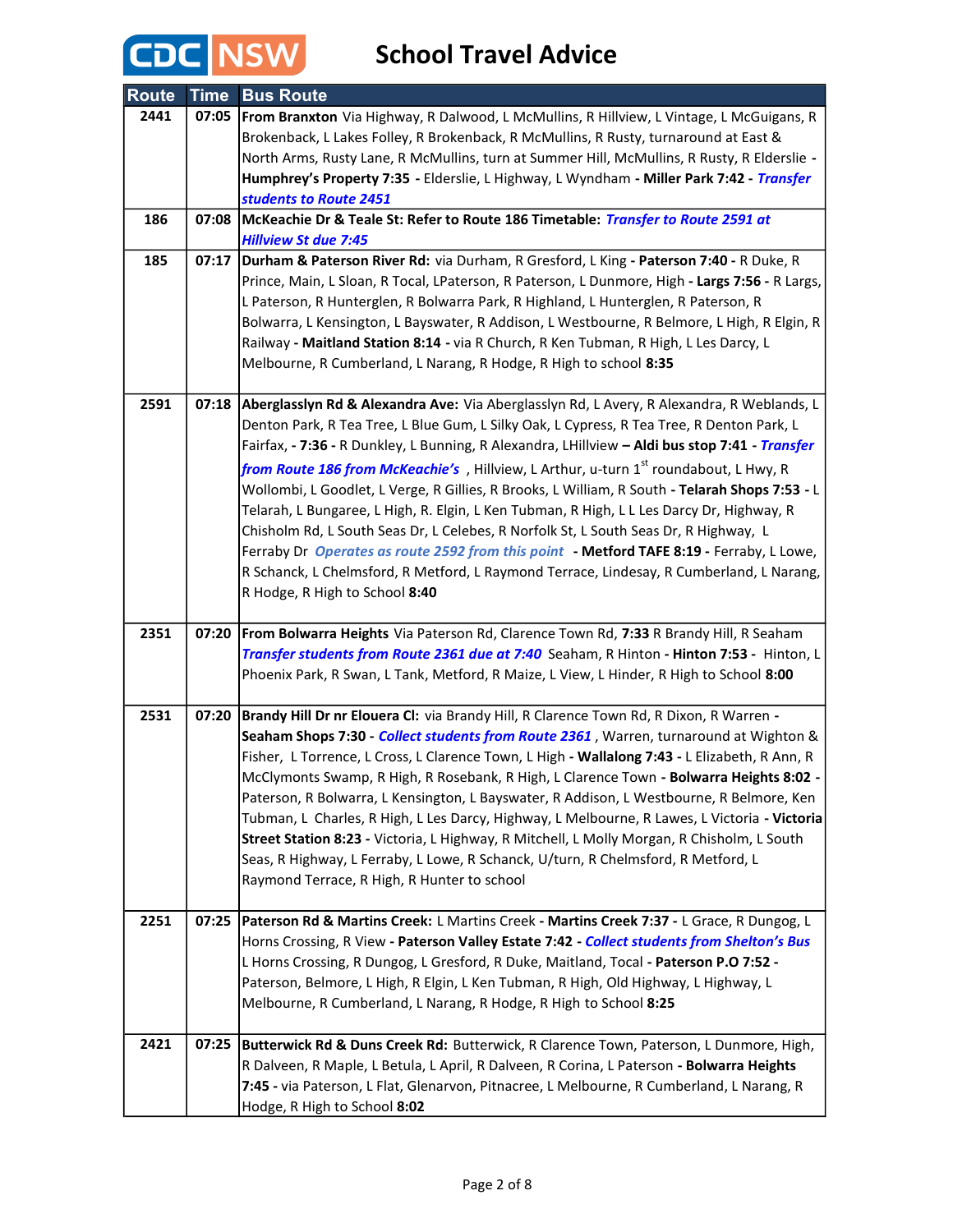

| <b>Route</b> | <b>Time</b> | <b>Bus Route</b>                                                                               |
|--------------|-------------|------------------------------------------------------------------------------------------------|
| 2322         | 07:26       | Edwards & Railway Av, Thornton: Via Edwards, Government, R Raymond Terrace - Miller's          |
|              |             | Forest 7:33 - R Monkleys, U Turn 500m after Dockyard Rd, - Monkley's Turn area 7:36 -          |
|              |             | return Monkley's, R Raymond Terrace, L Martins Wharf, R Raymond Terrace, R Scotch              |
|              |             | Creek, L Duckenfield, R Edward - Morpeth Shops 7:57 - Swan, Morpeth, L Cumberland, L           |
|              |             | Narang, R Hodge, R High to School                                                              |
| 0331         | 07:30       | Bendeigh Property: via Fernhill, R Dalwood, Wyndham - Miller Park 7:50 - Transfer              |
|              |             | students to Route 2451                                                                         |
| 1261         | 07:30       | Tregenna St & Adelaide St: Via Tregenna, R Alton, L Rees James, L Bellevue, L Dawson, L        |
|              |             | Beaton, L Fairchild, L Bennett, R Dawson, R Bellevue, R Adelaide, L Richardson, R Benjamin     |
|              |             | Lee, R Mount Hall - Irrawang High School 7:45 - Collect transfers from Route 1311 & 1441       |
|              |             | continue Mount Hall, R Glenelg, R Sturgeon - 7:52 - R William, R Adelaide, L Glenelg, R        |
|              |             | Bareena, R Tathra, L Adelaide, - Heatherbrae 8:00 - Pacific Highway, R New England             |
|              |             | Highway, L Tarro exit, L Anderson - Tarro Service Station 8:10 - continue Anderson, R New      |
|              |             | England Highway, L South Seas, R Norfolk - Hunter Valley Grammar 8:28 - R Chisholm, L          |
|              |             | Highway, Les Darcy, R High, L Bourke, L Ken Tubman, R High, L Hwy, L Melbourne, R              |
|              |             | Cumberland, L Narang, R Hodge, R High to School 8:45                                           |
| 2451         | 07:30       | Hanwood Estate: Hanwood Rd, R Cessnock, R Mayne, L Scott, L Rothbury, R Cessnock,              |
|              |             | Bridge, L Drinan, R Clift - Branxton 7:38 - R New England Highway - Miller Park 7:47 -         |
|              |             | Collect students from Route 0331 & 2441 Continue along Hwy - Windella Downs 8:03 - L           |
|              |             | Alexander, R West Mall, L Hillview - Rutherford Shops 8:10 - Via Hillview, R Arthur, L New     |
|              |             | England Hwy - Monte Pio 8:08 - Transfer to Route 2311                                          |
|              |             |                                                                                                |
| 2481         | 07:38       | From Anambah via Anambah, L Highway, L Alexandra, R West Mall - Rutherford Shops               |
|              |             | <b>Westmall - Transfer to Route 2311</b>                                                       |
| 183          | 07:39       | Rutherford Shops to East Maitland via Route 183: Refer to Timetable                            |
| 2202         | 07:40       | Anderson Dr & Christie Rd: R Christie, L Burgess, L Beverley, R Western, L Southern, L         |
|              |             | Eastern, L Anderson, R Glenwood, R Thornton, Railway - Thornton Newsagency 7:50 -              |
|              |             | Railway, Edwards, R 1 <sup>st</sup> Somerset - 7.55(somerset opp Featherwood) - Thomas Coke, R |
|              |             | Taylor, R Haussman, L Raymond Terrace, R Harvest, Dragonfly, R Settlers - Waterford            |
|              |             | County 8:06 - Settlers, R Raymond Terrace, L Metford, L Chelmsford, - Maitland Christian       |
|              |             | 8:19, R Schanck, L Lowe, L Ferraby, R Hwy, L Southseas, U-turn, LCelebes, R Norfolk 8:32       |
|              |             | Ashtonfield PS ( <i>Operates as 2203 from this point</i> ): Via Ferraby, L Lowe, R Schanck, L  |
|              |             | Chelmsford, R Metford, LRaymond Terrace, R Cumberland, L Narang, R Hodge, R High               |
|              |             |                                                                                                |
| 2311         | 07:40       | From Bishops Bridge Via James St, Wollombi, R Green, L South - Telarah Shops 7:52 - L          |
|              |             | William, R Brooks, L George, R Macarthur, Young, L Highway, R Arthur, L Hillview, R West       |
|              |             | Mall - Rutherford Shops 8:00 - Collect students from Route 2481, R Alexandra, L Avery, L       |
|              |             | Alexandra, R Aberglasslyn, L Highway - Monte Pio 8:08 - Collect students from Route 2451       |
|              |             | L High, R Elgin, L Ken Tubman, R High, L Les Darcy, L Highway, L Melbourne, R Cumberland,      |
|              |             | L Narang, R Hodge, R High to School 8:26                                                       |
|              |             |                                                                                                |
| 2521         | 07:50       | Richmond Vale & Sheppard Rd: Via Richmond Vale, L George Booth, Buchanan, L Wilton,            |
|              |             | around loop 8:10, Wilton, L Mt Vincent, R Chisholm, R South Seas, L Celebes, L Norfolk -       |
|              |             | Hunter Valley Grammar 8:17 - Norfolk, L Chisholm, R Stronach, L Mitchell, R Brisbane, L        |
|              |             | High, R Flinders, L Glebe, R Wallis, R Bank, L Adam, R Melbourne, R Cumberland, L Narang, R    |
|              |             | Hodge, R High to School 8:32                                                                   |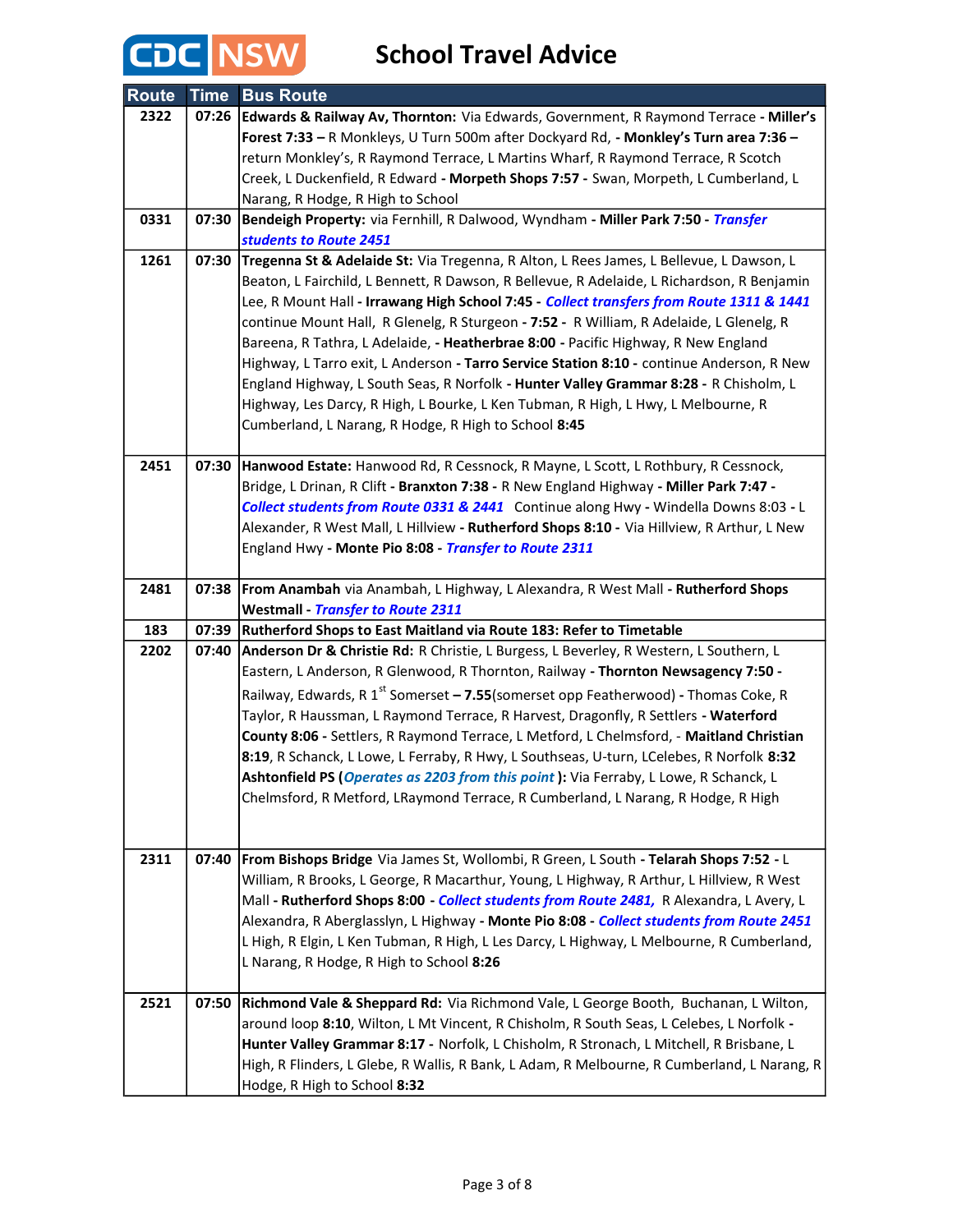

| <b>Route</b> | <b>Time</b> | <b>Bus Route</b>                                                                                                                   |
|--------------|-------------|------------------------------------------------------------------------------------------------------------------------------------|
| 2211         | 07:55       | Camilla Cl & Lerra Rd: Lerra Rd, River Rd - Highway 8:02 - Transfer students to Route 2451                                         |
|              |             | due 8:03                                                                                                                           |
| 2301         | 07:55       | Dunmore Bridge: Clarence Town, L Butterwick, R Greenwattle Creek, turns at corner Jack                                             |
|              |             | James and Greenwattle Creek, via Greenwattle Creek, L Butterwick, L Clarence Town, R High                                          |
|              |             | - Wallalong 8:10 - High, L Rosebank, L High, L Elizabeth, R Anne, R McClymonts Swamp, L                                            |
|              |             | High, L Hinton as far as Nulla Nulla Lane, turn around, Hinton, across Hinton Bridge, L                                            |
|              |             | Phoenix Park, across Morpet Bridge, Northumberland, L High, L George - Morpeth 8:30 - L                                            |
|              |             | Swan, L Tank, Metford, R Maize, L View, L Hinder, R High to School 8:40                                                            |
|              |             |                                                                                                                                    |
| 2431         | 07:55       | New England Highway & Victoria St: Via Victoria, Richardson, Brunswick, Mt Vincent, R                                              |
|              |             | Louth Park, R Reflection, R Gullivers, L Reflection, R Louth Park, L Les Darcy, Highway, R                                         |
|              |             | Church, R Olive, Nicholson, L Victoria, R High, L Les Darcy, Hwy L Melbourne, R Cumberland,                                        |
| 2621         | 08:01       | L Narang, R Hodge, R High to School 8:38<br>Avalon Dr & New England Highway: via Highway, L South Seas, L Pacific, L Malay, R Lord |
|              |             | Howe, L Pacific, L Airlie, L South Seas, L Chisholm, R Mitchell, L Highway, R High, L Lindesay,                                    |
|              |             | R Cumberland, L Narang, R Hodge, R High to School 8:25                                                                             |
| 2402         |             | 08:02 Lawson Ave & Hyde St: Via Hyde, R Sophia Jane, L Kingstown, L Frewin, R Lawson, R                                            |
|              |             | Anderson, 8:10 L Allendale, R Yarrum, L Anderson, R Highway - Avalon Taurus Signs - Les                                            |
|              |             | Darcy, R High, L Bourke, L Ken Tubman, R High, L Les Darcy, Hwy, L Melbourne, R                                                    |
|              |             | Cumberland, L Narang, R Hodge, R High to School 8:48                                                                               |
| 2512         | 08:04       | Thornton Rd & Glenroy St: Via Thornton, L Glenroy, Haussmann, R Taylor, L Sharp, R                                                 |
|              |             | Evelyn, L John Arthur, L Thomas Coke, R Edward, R Singleton, R Arnold, L Government, R                                             |
|              |             | Blakewell, L Thomas Coke, R Taylor, R Haussmann, L Raymond Terrace, Lindesay, R                                                    |
|              |             | Cumberland, L Narang, R Hodge, R High to School 8:29                                                                               |
| 183          | 08:16       | Rutherford Shops to East Maitland via Route 183: Refer to Timetable                                                                |
| 2221         | 08:17       | From Morpeth Via Metford, L Canterbury, L Norwich, L Stanton, R Canterbury, L Metford,                                             |
|              |             | Tank, R High, R Northumberland, L James - Morpeth 8:25 - L Edward, L Swan, Morpeth, L                                              |
|              |             | Cumberland, L Narang, R Hodge, R High to School 8:40                                                                               |
| 2242         | 08:19       | From Bolwarra via Belmore, R Lorn, L Queen, L Allan, R Belmore, Paterson, L Hunterglen, L                                          |
|              |             | Bolwarra Park around loop clockwise, L Bolwarra Park, R Highland, L Hunterglen, R Paterson                                         |
|              |             | Rd, R Bolwarra, L Kensington, L Bayswater, R Addison, L Westbourne, L Paterson, R Flat,                                            |
|              |             | Glenarvon L Melbourne, R Cumberland, L Narang, R Hodge, R High to School                                                           |
|              |             |                                                                                                                                    |
| 2352         | 08:22       | South Seas & Ballydoyle: Via Ballydoyle, L 1 <sup>st</sup> Tipperary, R Kilshanny, L Ballydoyle, L Fergus,                         |
|              |             | R Murphy, L Galway Bay, R Chisholm, L Molly Morgan, L Verdant, R Stronach, L Mitchell, R                                           |
|              |             | Brisbane, R High, L Lindsay, R Cumberland, L Narang, R Hodge, R High to School 8:48                                                |
| 2542         | 08:22       | From Rathluba Via Victoria, L Brisbane, R Mitchell, R Chisholm, R Richardson, L Turnbull, R                                        |
|              |             | Rosebrook Row around loop, L Rosebrook Row, L Turnbull, L Vista, R Mingay, R Maher, L                                              |
|              |             | Richardson, L Brisbane, R High, L Lindesay, R Cumberland, L Narang, R Hodge, R High to                                             |
|              |             | School 8:43                                                                                                                        |
| 2272         | 08:25       | Maitland Christian School: Via Chelmsford, R Metford, L Raymond Terrace, Lindesay, R                                               |
|              |             | High, R Hunter to School 8:38                                                                                                      |
| 2602         | 08:28       | Worcester Dr & Springbok Cr 8:28, via Worcester RChisholm, RGalway Bay, L South Seas, R                                            |
|              |             | Chisholm, LNew England Hwy, RChelmsford, LTurton Rd, LFieldsend, L Morton, L Bruce, R                                              |
|              |             | Hughes, Lawes, R High, L Lindesay, R Cumberland, LNerang, RHodge RHigh to school 8:53                                              |
|              |             |                                                                                                                                    |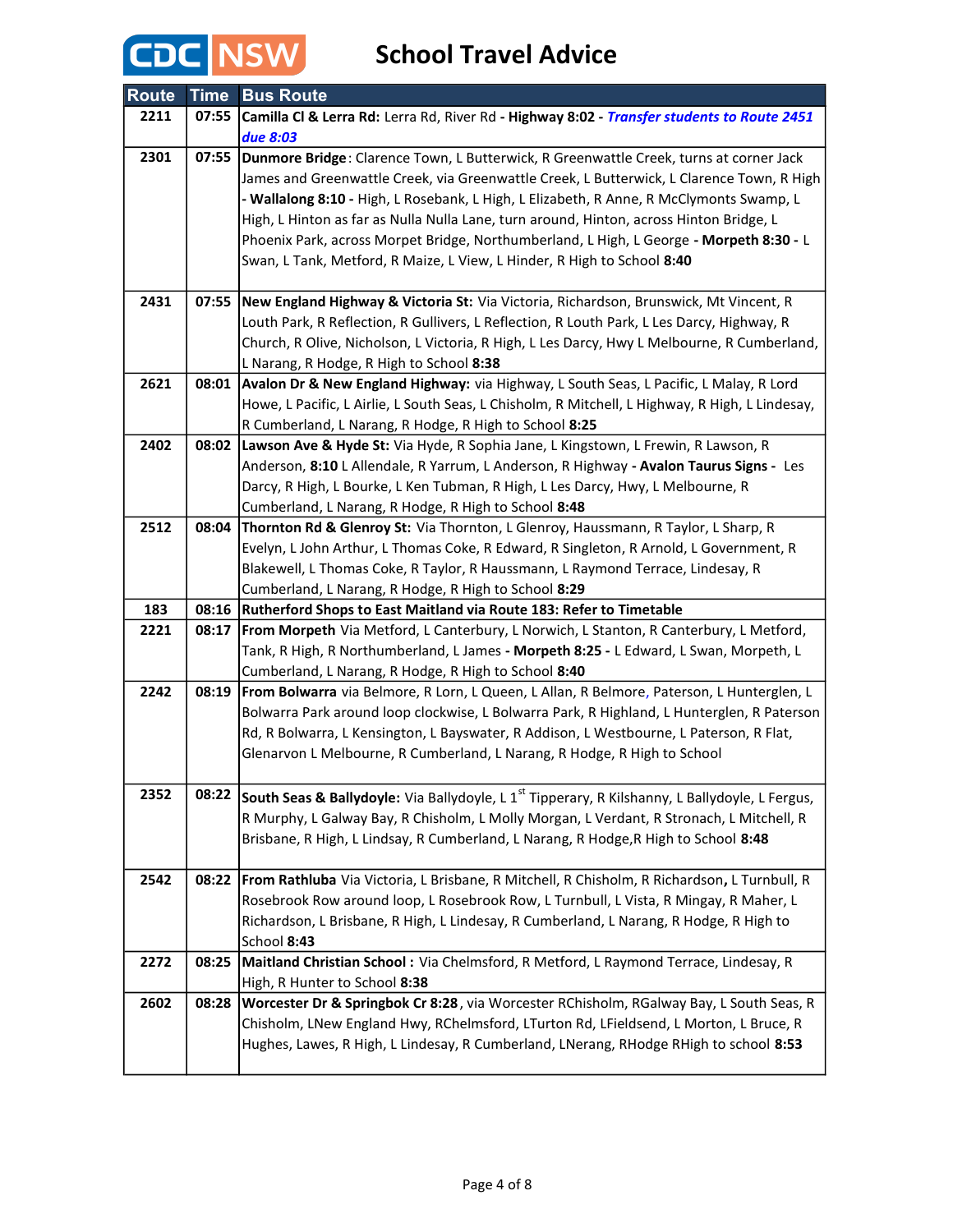

| <b>Route</b> |       | Time Bus Route                                                                                  |
|--------------|-------|-------------------------------------------------------------------------------------------------|
| 2632         |       | 08:28 Raymond Terrace & Forest Dr: L Forest, L Grey Gum around loop, L Forest around loop, L    |
|              |       | Raymond Terrace, R Government to 2 <sup>nd</sup> roundabout, L Somerset around loop, R Edwards, |
|              |       | Government, L Raymond Terrace, Lindesay, R Cumberland, L Narang, R Hodge, R High, L             |
|              |       | Hunter to School 8:55                                                                           |
| 1512         | 08:37 | Linuwel School: Via Morpeth, R Jenna, RWirra, R Justin, L Valley, R Edwards, L Roberts, L       |
|              |       | Ronald, L Thursby, L O'Hearn, L Goldingham, R Crawford, R Valentia, L Frater, LEdward, R        |
|              |       | Maize, L Tyrrell, R Golf Links, L Sinclair, R Hinder, L High to School 8:52                     |
|              |       |                                                                                                 |

| <b>AFTERNOON BUSES</b> |             |                                                                                                                                                                                                                                                                                                                                                                                                                                                                                                                                                                                                                                                                                                                                                                                                                                                                                                                                                                                                                                |
|------------------------|-------------|--------------------------------------------------------------------------------------------------------------------------------------------------------------------------------------------------------------------------------------------------------------------------------------------------------------------------------------------------------------------------------------------------------------------------------------------------------------------------------------------------------------------------------------------------------------------------------------------------------------------------------------------------------------------------------------------------------------------------------------------------------------------------------------------------------------------------------------------------------------------------------------------------------------------------------------------------------------------------------------------------------------------------------|
| <b>Route</b>           | <b>Time</b> | <b>Bus Route</b>                                                                                                                                                                                                                                                                                                                                                                                                                                                                                                                                                                                                                                                                                                                                                                                                                                                                                                                                                                                                               |
| 2253                   | 15:15       | To Aberglasslyn, Rutherford, Lochinvar, Windella, Greta, Branxton, Dalwood Via Hunter, R<br>Peirce, R Lindsay, L High, R Rous, R George, L NE Hwy, R High, R Lawes, L Melbourne, R New<br>England Highway, Les Darcy, R High, L Ken Tubman, L High - High St & Belmore Rd - High, R<br>roundabout to New England Highway - Rutherford Hotel - R Aberglasslyn, L Alexandra, R<br>Weblands, R Budgaree, R Weblands, L Denton Park, L Fairfax, R Dunkley, R Highway - ASC St<br>Joseph's - Transfer students for Windella to Route 2344 (use pedestrian lights to cross<br>road) Highway - Greta P.O. - Via Highway, R Wyndham - Miller Park - L Lindesay, L<br>Elderslie, R Highway, L Cessnock, R Fleet, R Bridge, L Drinan, R Clift - Branxton - Transfer<br>students for Elderslie & Sandhills to Route 2443, students for Hanwood Estate & North<br>Rothbury to Route 2334 R Highway - Miller Park - Via Dalwood, R View, L Church, L Grape,<br>R. Middle, L Spring, R Dalwood, L Leconfield, L Fernhill - Bendeigh Property |
| 0301                   | 15:30       | Bus 41 To Ashtonfield Via High, L Highway, R Chisholm, L South Seas, R Airlie, R Pacific, R<br>Lord Howe, L Malay, R Pacific, R South Seas                                                                                                                                                                                                                                                                                                                                                                                                                                                                                                                                                                                                                                                                                                                                                                                                                                                                                     |
| 2623                   | 15:33       | To Buchanan, Richmond Vale Via High, L Brisbane, Mt Vincent, R Wilton around loop, R<br>Buchanan, R John Renshaw, L George Booth, R Richmond Vale, turns at Sheppard's Rd,<br>Richmond Vale, L George Booth                                                                                                                                                                                                                                                                                                                                                                                                                                                                                                                                                                                                                                                                                                                                                                                                                    |
| 2503                   | 15:35       | To Morpeth, Hinton, Wallalong, Butterwick Via Hunter, L Pierce, L Hinder, R View, R<br>Maize, L Metford, Tank, R Swan, L Phoenix Park, over Morpeth Bridge, R Hinton Rd, over<br>Hinton Bridge, as far as - Nulla Nulla Lane - turn around, Hinton, R High, R McClymonts<br>Swamp, L Anne, L Elizabeth, R High - Wallalong - R Rosebank, R High, L Clarence Town, R<br>Butterwick, R Greenwattle Creek, turns at corner Jack James and Greenwattle Creek, via<br>Greenwattle Creek, L Butterwick, R Clarence Town                                                                                                                                                                                                                                                                                                                                                                                                                                                                                                              |
| 2397                   | 15:36       | To Ashtonfield Via High, L Brisbane, R Mitchell, LChisholm, R 1 <sup>st</sup> Worcester, R Chisholm, R<br>Galway Bay, R 2 <sup>nd</sup> Murphy, L Fergus, R Ballydoyle L 1 <sup>st</sup> Tipperary, RKilshanny, L Ballydoyle to<br>South Seas.                                                                                                                                                                                                                                                                                                                                                                                                                                                                                                                                                                                                                                                                                                                                                                                 |
| 2194                   |             | 15:38 To Telarah, Rutherford Via High, R Lawes, L Melbourne, R Highway, Les Darcy, R High Drop<br>students for Rovers at High St Station, drop students for Lochinvar at Town Hall for Route<br>1502 - ASC St Peter's - L Bourke, R Ken Tubman, L High to roundabout, L Bungaree, R<br>Telarah, R South, L William, R Brooks, L Gillies, R Verge, L Highway, R Arthur, L Hillview, R<br>Westmall, L Alexandra, R Bunning, L Dunkley, Harvey, R Logan, R Regiment, L Highway, R<br>Denton Park, R Weblands, L Budgeree, L Weblands, L Alexandra, R Aberglasslyn, L Highway                                                                                                                                                                                                                                                                                                                                                                                                                                                      |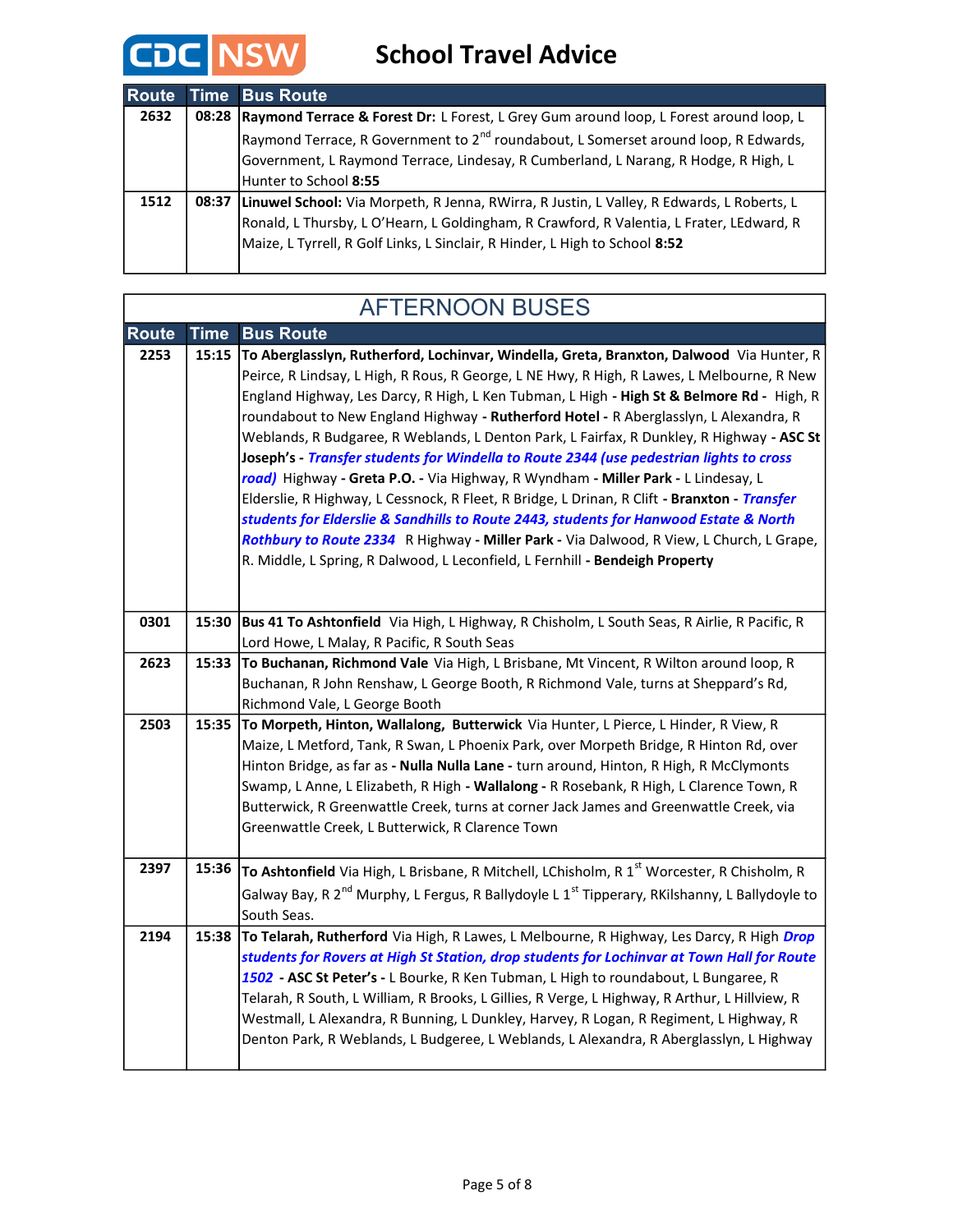

| <b>Route</b> | <b>Time</b> | <b>Bus Route</b>                                                                                                                                                                          |
|--------------|-------------|-------------------------------------------------------------------------------------------------------------------------------------------------------------------------------------------|
| 2312         | 15:40       | To Rutherford, Anambah Via Hunter, R Pierce, R Raymond Terrace, Lindesay, L                                                                                                               |
|              |             | Cumberland, continue Melbourne, R Highway, Les Darcy, R High, L Victoria, R Athel                                                                                                         |
|              |             | Dombrain, R Elgin, L Railway, Alan Walsh, L Ken Tubman, L High, R Highway, R Arthur, L                                                                                                    |
|              |             | Hillview - Rutherford Shops - Transfer students for Bishops Bridge to Route 2263 &                                                                                                        |
|              |             | students for Mckeachies to Route 2722 R West Mall, L Alexandra, R Bunning, R Dunkley, L                                                                                                   |
|              |             | Fairfax, L Denton Park, R Highway, R Anambah, R Cagney, L Fonda, L Niven Parade                                                                                                           |
| 2384         | 15:43       | To Martins Creek, Paterson, Dungog Via High, R Highway, R High, L Ken Tubman, R Church,                                                                                                   |
|              |             | L High, R Belmore - Paterson, via Tocal - Paterson PO - Pick up students from Route 2274 L                                                                                                |
|              |             | Gresford, R Dungog, L Horns Crossing, R View, turnaround corner View St & Wayaka Cl,                                                                                                      |
|              |             | returns View Drop off Dungog Students for Shelton's Bus Service, transfer to take place at                                                                                                |
|              |             | corner View & Horns crossing, L Horns Crossing, R Dungog, L Grace - Martins Creek -                                                                                                       |
|              |             | continues through Railway gates via Cory, R Martins Creek, Paterson Bridge 4:45                                                                                                           |
|              |             |                                                                                                                                                                                           |
| 2245         | 15:45       | To Morpeth, Hinton, Brandy Hill, Seaham, Clarence Town Via Hunter, L Raymond Terrace,                                                                                                     |
|              |             | L Metford, Tank, R Swan - Morpeth Shops - Swan, L Phoenix Park, R Hinton - Mt Kanwary                                                                                                     |
|              |             | PS - Hinton, L Seaham, L Brandy Hill, R Clarence Town, R Cross, R Torrence, R Warren,                                                                                                     |
|              |             | U/turn at Wighton & Fisher, Warren - Seaham Shops - L Dixon, R Clarence Town, R Queen, L                                                                                                  |
|              |             | Grey - Clarence Town Shops - Grey, Glen William to Cnr Pinebrush Rd - Johnson's Farm                                                                                                      |
|              |             | Gate                                                                                                                                                                                      |
| 2494         |             | 15:45 To Ashtonfield Via High, L Hwy, R Mitchell, L Stronach, L Verdant, R Molly Morgan,                                                                                                  |
| 0343         |             | RChisholm, L Norfolk, L South Seas, L Highway 4:00                                                                                                                                        |
|              |             | 15:47 To Paterson, Gresford Via Hunter, RPierce, RLindesay, LHigh, RHighway, Les Darcy, RHigh -<br>Maitland P.O. - LBourke, RKen Tubman, LElgin, RRailway - Maitland Station - Route 0343 |
|              |             | becomes Route 185 from Maitland Station for travel to Paterson & Gresford.                                                                                                                |
|              |             |                                                                                                                                                                                           |
| 2543         | 15:47       | To Lorn, Butterwick, Duns Creek Via Hunter, R Pierce, R Raymond Terrace, Lindsay, L                                                                                                       |
|              |             | Cumberland, L Melbourne, R Highway, Les Darcy, R Church, R Railway, R Elgin, L Athel                                                                                                      |
|              |             | D'Ombrain, L Bent, R Grant, L Devonshire, L High, L Ken Tubman, R Church, L High, R                                                                                                       |
|              |             | Belmore, R Lorn, L Queen, L Allan, R Belmore - Lorn - Belmore, Paterson, Clarence Town, L                                                                                                 |
|              |             | Butterwick, R Duns Creek, turn at Wallaby Close                                                                                                                                           |
| 2532         |             | 15:49 To Louth Park Via High, across Hwy, L Brisbane, R Richardson, Mount Vincent, R Louth Park,                                                                                          |
|              |             | R Reflection, R Gulliver's, L Reflection, R Louth Park, R Les Darcy                                                                                                                       |
| 2586         | 15:49       | To Morpeth, Hinton, Millers Forest, Duckenfield Thornton Via High, R Lindesay, L                                                                                                          |
|              |             | Cumberland, R Morpeth, R Tank - St James Church - L High, R George, L James, R Duke, L                                                                                                    |
|              |             | Johns, R Edward, L Duckenfield - Duckenfield - R Scotch Creek, L Raymond Terrace, L                                                                                                       |
|              |             | Martins Wharf, R Mannerys, R Prices, R Raymond Terrace, L Monkleys, U Turn 500m after                                                                                                     |
|              |             | Dockyard Rd, - Monkley's Turn area - return Monkley's, L Raymond Terrace, L                                                                                                               |
|              |             | Government, Edwards                                                                                                                                                                       |
| 1294         | 15:53       | To Raymond Terrace, Medowie Via High, L Highway to Hexham, L Pacific Highway,                                                                                                             |
|              |             | Adelaide, R Tathra, L Bareena, L Elizabeth, Glenelg, R Sturgeon - Raymond Terrace - Drop                                                                                                  |
|              |             | Medowie students for Route 136 & 137 R William, L Adelaide, L Tregenna, R Alton, L Rees                                                                                                   |
|              |             | James, L Bellevue, L Dawson, L Beaton, L Fairchild, L Bennett, R Dawson, R Bellevue, R                                                                                                    |
|              |             | Adelaide, L Richardson, R Benjamin Lee, R Mount Hall - Lakeside                                                                                                                           |
|              |             |                                                                                                                                                                                           |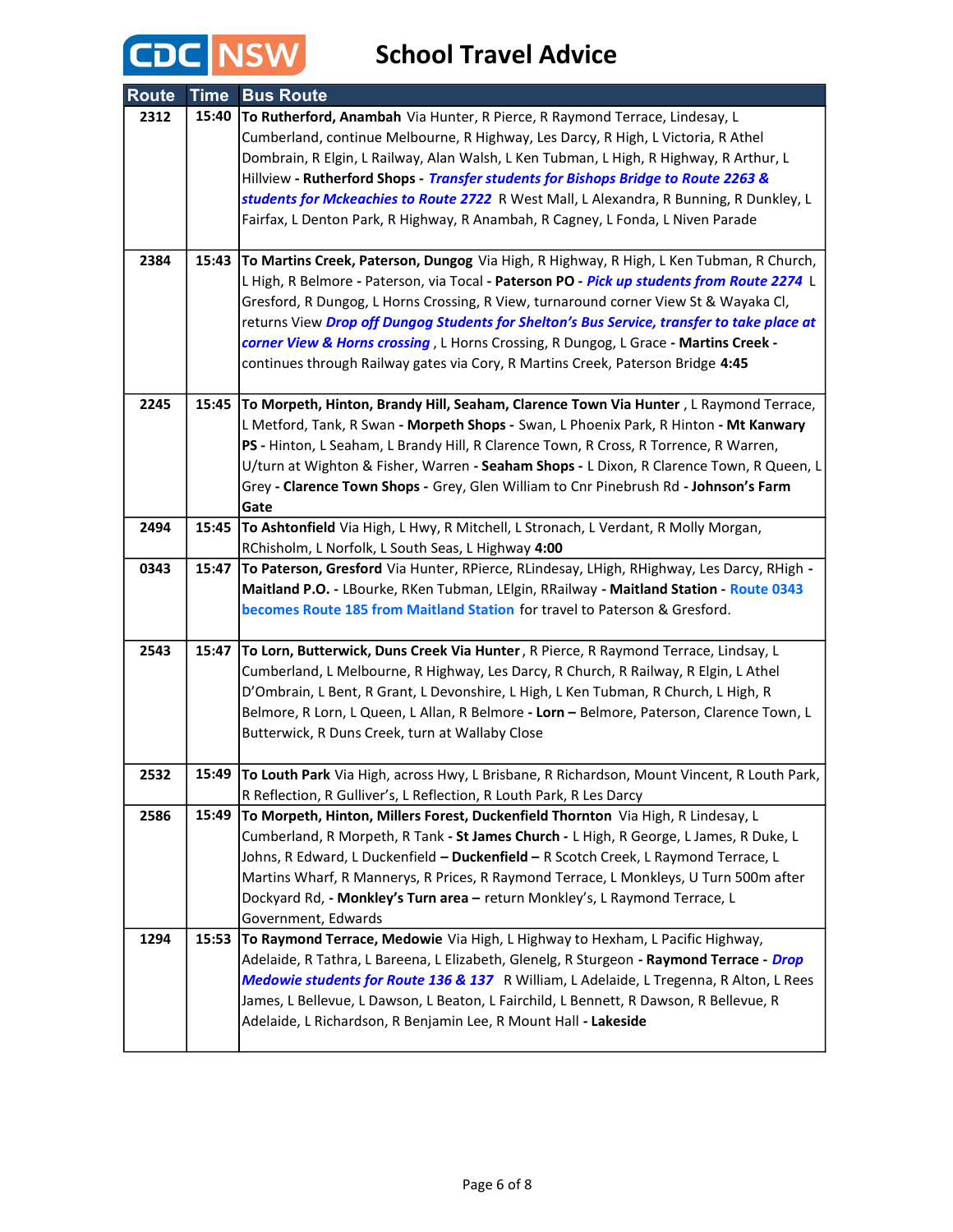

| <b>Route</b> | <b>Time</b> | <b>Bus Route</b>                                                                                                                                                                  |
|--------------|-------------|-----------------------------------------------------------------------------------------------------------------------------------------------------------------------------------|
| 1223         | 15:54       | To Rathluba, East Maitland, Ashtonfield Via High, L Hwy, R Brunswick, R Turnbull, u- turn at                                                                                      |
|              |             | Wilton Dr roundabout, Turnbull, L Vista, R Mingay, R Maher, L Richardson, turnaround at                                                                                           |
|              |             | roundabout, Richardson, Brunswick, L Chisholm, R Worchester, R Chisholm, R Galway Bay, R                                                                                          |
|              |             | Murphy, R Fergus, R Ballydoyle, L Tipperary                                                                                                                                       |
|              |             |                                                                                                                                                                                   |
| 2224         | 15:55       | To Metford Via Hunter, L Raymond Terrace, Lindesay, R Metford, L Chelmsford - Metford                                                                                             |
|              |             | Shops - Chelmsford, R Schanck, L Lowe, R Ferraby - Metford TAFE                                                                                                                   |
| 2433         | 15:58       | To Chisholm, Somerset Via Hunter, L Raymond Terrace, L Harvest, Dragonfly, R Settlers, R                                                                                          |
|              |             | Raymond Terrace, R Forrest, L Grey Gum around loop, L Forrest around loop, L Raymond                                                                                              |
|              |             | Terrace, R Government, L 2 <sup>nd</sup> roundabout Somerset around loop, L Edwards, Railway                                                                                      |
|              |             |                                                                                                                                                                                   |
| 2603         | 15:58       | To Raworth, Hinton, Wallalong Via Hunter, R Pierce, R Raymond Terrace, Lindesay, L                                                                                                |
|              |             | Cumberland, R Morpeth, R Jenna, L Canterbury, L Tank, R Swan, L Phoenix Park, R Lawlers, L                                                                                        |
|              |             | Hinton, Paterson, Hinton, turn at Nulla Nulla, Hinton, Paterson - Hinton Hotel - via                                                                                              |
|              |             | Paterson, R High, R McClymonts Swamp, L Anne, L Elizabeth, R High, R Rosebank, R High, L                                                                                          |
|              |             | Clarence Town - Woodville                                                                                                                                                         |
| 2615         | 15:58       | To Metford Via Hunter, L Raymond Terrace, R Metford, L Chelmsford - Metford Shops -                                                                                               |
| 2263         | 16:00       | Chelmsford, R Schanck, L Lowe, R Ferraby - Metford TAFE<br>To Bishops Bridge Transfer from Route 2312, Via Hillview, R Arthur, L Highway, R Wollombi                              |
|              |             | Rd - Bishops Bridge -                                                                                                                                                             |
| 2416         |             | 15:47 To Tenambit, Raworth, Morpeth Via Hunter, L Pierce, L Hinder, R View, R Maize, L Edward,                                                                                    |
|              |             | R Frater, R Valentia, L Crawford, L Goldingham, R O'Hearn, R Thursby, R Ronald, L Robert, L                                                                                       |
|              |             | Metford, L Canterbury, L Norwich, L Stanton, R Canterbury, L Metford, Tank, R High, R                                                                                             |
|              |             | Northumberland, L James, L Edward, L Swan, Morpeth Rd, Raworth                                                                                                                    |
|              |             |                                                                                                                                                                                   |
| 2663         | 16:00       | To Metford Via High, L Lawes, L Hughes, L Bruce, R Morton, R Fieldsend, R Turton, L                                                                                               |
|              |             | Chelmsford, R Schanck, L Lowe, R Ferraby - Metford TAFE                                                                                                                           |
| 2373         | 16:01       | To Bolwarra Via Hunter, R Pierce, R Lindesay, L High, R New England Highway, Les Darcy, R                                                                                         |
|              |             | Church, L High, R Belmore - Bolwarra - L Westbourne, R Addison, L Bayswater, R                                                                                                    |
|              |             | Kensington, R Bolwarra, L Paterson - Bolwarra Heights - L Hunterglen, R Bolwarra Park, R                                                                                          |
|              |             | Maitland Vale, L Wesley, R James, L Paterson - Largs - R Corina, L Dalveen, L April, R Betula,                                                                                    |
|              |             | R Maple, L Dalveen, L High, L Church, R Largs, R Paterson, R Dunmore, L Morpeth                                                                                                   |
|              |             |                                                                                                                                                                                   |
| 2303         | 16:02       | To Thornton Via Hunter, L Raymond Terrace, R Haussmann, L Taylor, L Sharp, R Evelyn, L<br>John Arthur, L Thomas Coke, R Government, Edwards, R Singleton, R Arnold, L Government, |
|              |             | R Blakewell, L Thomas Coke, R Taylor, L Haussmann, Glenroy, R Railway                                                                                                             |
|              |             |                                                                                                                                                                                   |
| 2634         | 16:02       | To Thornton, Beresfield, Tarro, Woodberry Via Hunter, L Raymond Terrace, R Haussmann,                                                                                             |
|              |             | Glenroy, R Railway, Thornton Transfer students for Minmi to 2514 L Glenwood, L                                                                                                    |
|              |             | Anderson, R Yarrum, L Allendale, R Anderson, R Christie, L Burgess, R Aldwick, L Thirlmere, L                                                                                     |
|              |             | Quarter Sessions, R Southern, L Eastern, L Anderson, R Lawson, R Redbill, L Curlew, L                                                                                             |
|              |             | Kookaburra, R Lark, L Lawson, R Frewin, R Kingstown, R Sophia Jane, L Hyde, L Lawson, R                                                                                           |
|              |             | Annette, L Homebush, R Lawson, Woodberry, L Raymond Terrace                                                                                                                       |
|              |             |                                                                                                                                                                                   |
| 186          | 16:09       | Rutherford Shops Westmall to McKeachie's: Refer to Route 186 Timetable: Transfer from                                                                                             |
|              |             | Route 2312 at Hillview St due 4:05                                                                                                                                                |